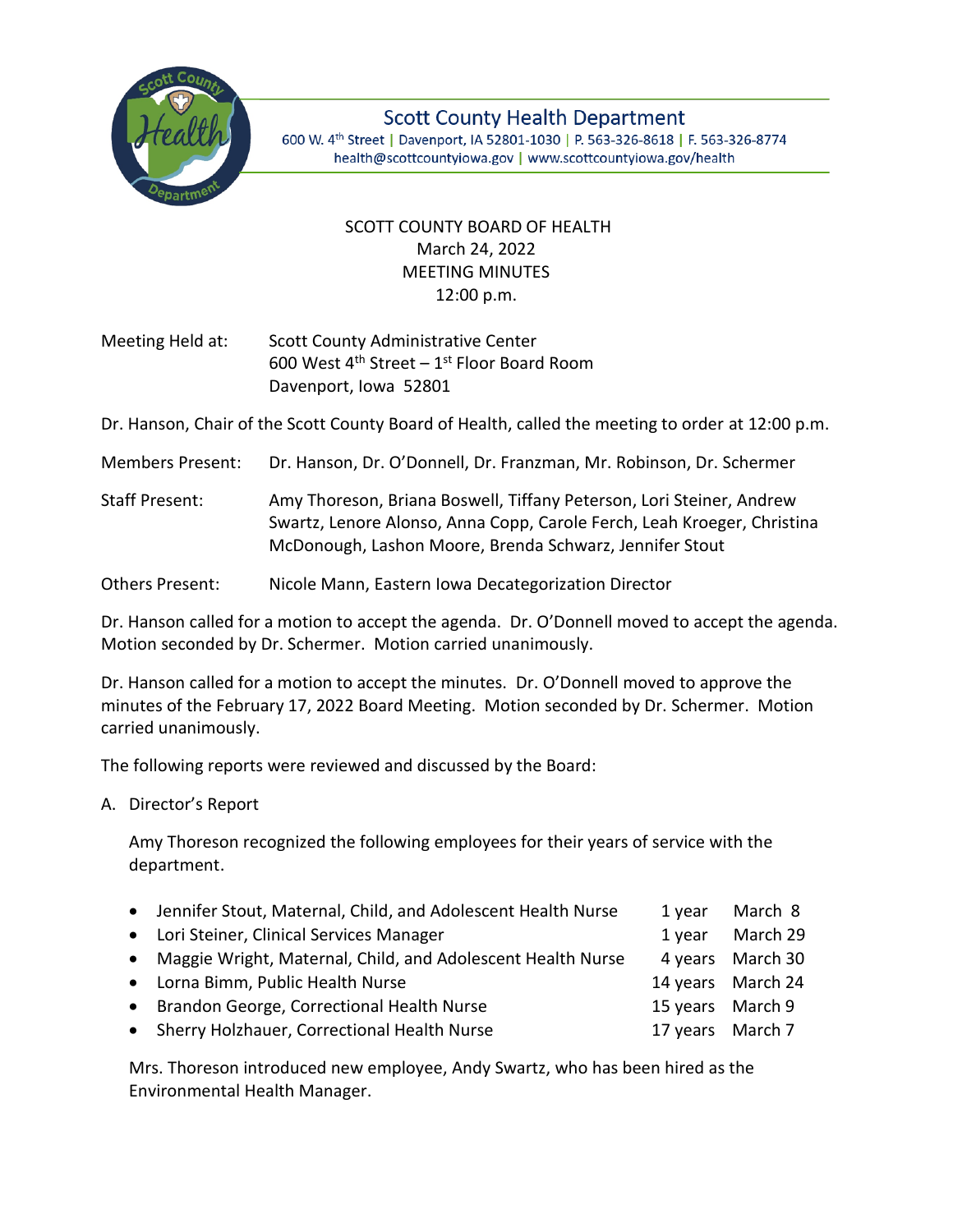Mrs. Thoreson recognized Christina McDonough for being selected by the River Action Board of Directors, along with six other honorees, to receive the Eddy Award for those who exemplify excellence on the riverfront. Mrs. McDonough will be presented this award on Earth Day, April 22<sup>nd</sup>.

Mrs. Thoreson shared the resignation of Vicki Doner, Correctional Health Manager effective April  $1<sup>st</sup>$ . Ms. Doner will be establishing a new occupational health program for a local manufacturer.

Mrs. Thoreson shared the resignation of Heath Johnson, Disease Intervention Specialist effective April  $8<sup>th</sup>$ . Mr. Johnson has accepted the position of Prevention Services Coordinator with the Iowa Department of Public Health (IDPH).

Mrs. Thoreson shared Nicole Miller has been selected as the Fiscal Manager. Ms. Miller will be joining the department on April 4<sup>th</sup>.

Mrs. Thoreson reported that she, along with Tiffany Peterson and Brooke Barnes, met with individuals from the New Orleans Health Department to answer their questions on the department's Quality Improvement (QI) plan, tools, processes, and culture.

Staff met with two representatives from Representative Miller-Meeks office giving them an overview of the department and a tour.

Mrs. Thoreson reported staff have begun completing school dental screening audits for kindergarten and ninth-grade students enrolled in an accredited school. The results from the audits will be complied and shared with the Board of Health (BOH) in May.

I-Smile™ has completed all third-grade oral health surveys as requested by IDPH every five years. Leah Kroeger, Community Dental Consultant, I-Smile™ Coordinator shared that IDPH selected four schools in Scott County as part of a statewide surveillance assessment to evaluate decay rates and the presence of preventive dental sealants among third-grade students. IPDH selected Blue Grass, Buchanan, Hopewell, and Jackson elementary schools in Scott County.

Mrs. Thoreson explained staff conducted a preliminary walk-through inspection of a new permanent outdoor cooking facility. After visiting the facility, inspectors had concerns regarding the protection of outer openings during kitchen operations. Staff have communicated these concerns and are seeking guidance from the Iowa Department of Inspections & Appeals (DIA) as they move through the review and approval process to operate. The facility has been asked to submit an outdoor cooking operations plan, a written pest control plan, written standard operating procedures, and proof of a Certified Food Protection Manager to oversee the outdoor cooking operation.

Mrs. Thoreson reported that the Public Health Accreditation Board (PHAB) has shared the 2022 reaccreditation standards. These are the standards that the department will need to meet in order to achieve reaccreditation in 2023. The department's accreditation team has been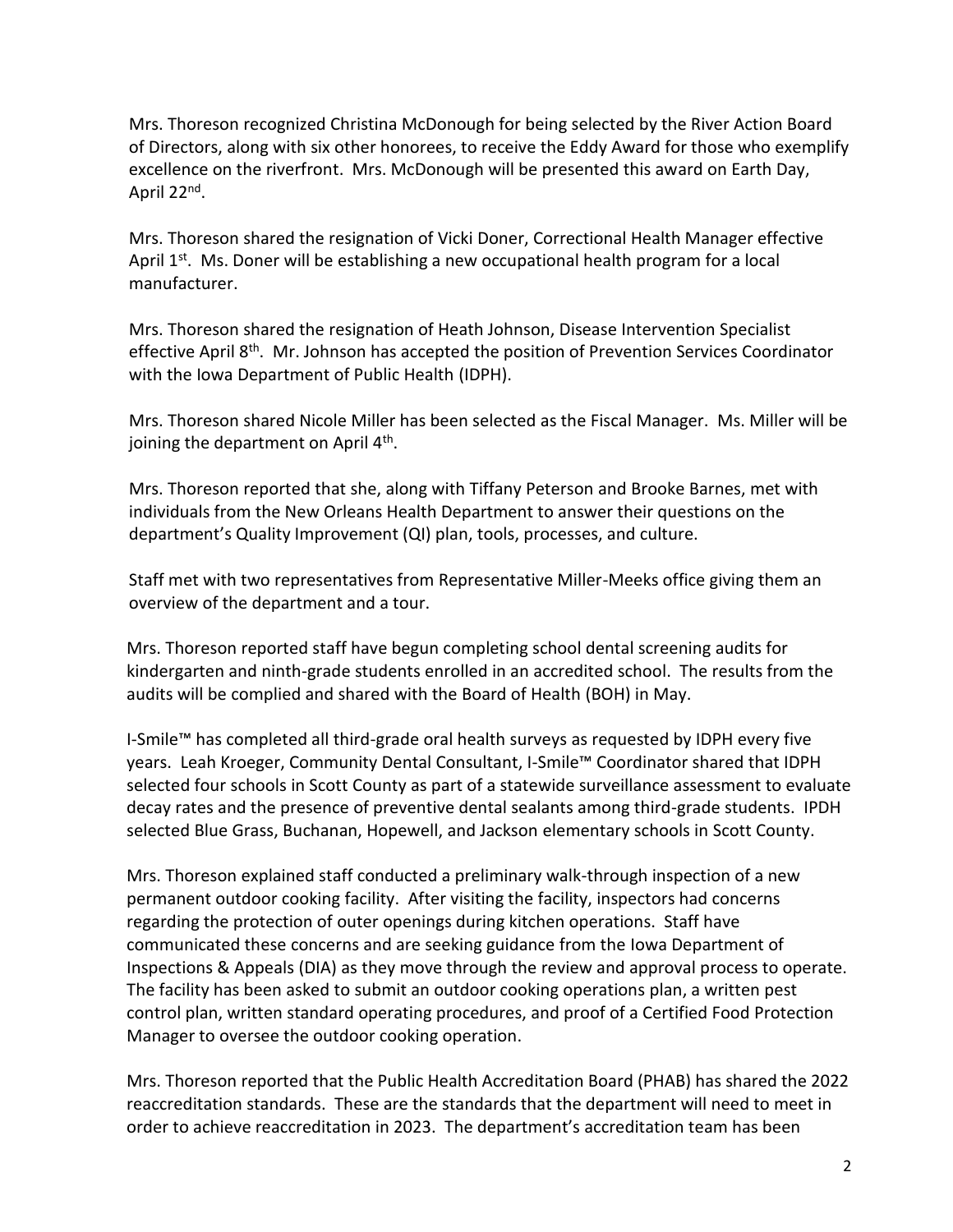meeting to begin the planning process on reengaging the department's teams as it relates to reaccreditation.

Mrs. Thoreson noted, as of this meeting, IDPH reported a total of 45,578 positive tests in Scott County; January 2022 was the highest month since the pandemic began. Scott County continues to see falls in both hospitalizations and case numbers. Dr. Katz continues to monitor the numbers.

The department continues to offer Johnson & Johnson and Pfizer-BioNTech COVID-19 vaccine through a weekday walk-in clinic. The department continues to distribute test kits.

Mrs. Thoreson shared that IPDH and the Department of Human Services (DHS) released a joint press release prior to the beginning of this meeting, with links to their final change package and functional organizational chart which, serves as the roadmap to bring together both agencies under a single leadership structure.

Dr. Hanson asked if there has been movement on a recommendation for a fourth COVID booster vaccination. Mrs. Thoreson explained that for a majority of the population, the US Food and Drug Administration (FDA) has not made a recommendation, nor is it approved under the emergency use authorization (EUA) as of this meeting. Mrs. Thoreson anticipates that when the FDA Advisory Committee meets on April 6<sup>th</sup> it would be a discussion consideration.

Dr. Hanson inquired if the Moderna vaccination for children under the age of 5 will be discussed at the FDA Advisory Committee meeting on April 6<sup>th</sup>. Mrs. Thoreson responded that the FDA has not made any formal announcements, but she would anticipate it could be a discussion topic.

Dr. O'Donnell asked what the impact will be on the department when the federal Public Health Disaster Emergency Proclamation expires. Mrs. Thoreson shared once all the vaccines have been approved and the federal government is no longer purchasing the vaccine, the state may relinquish the responsibility of the department placing the COVID-19 vaccine orders for the providers [unless it is a pharmacy that receives vaccines through the pharmacy network or Community Health Care, Inc. that has access to the vaccines through Health Resources and Services Administration (HRSA)] in Scott County. No other direct impacts are known at this time.

Dr. O'Donnell referred to the Director's Report inquiring if the department regularly receives immediate, temporary approval on Presumptive Eligibility Medicaid applications. Mrs. Boswell responded that the department is a qualified entity that is able to provide same day applications for individuals that have immediate needs that need to be addressed. If the individual is approved, it provides a bridge while DHS reviews the individual's full application for ongoing coverage. Mrs. Boswell added that the department works with special populations which include pregnant women, children and their parents, and a very limited segment of the adult population group.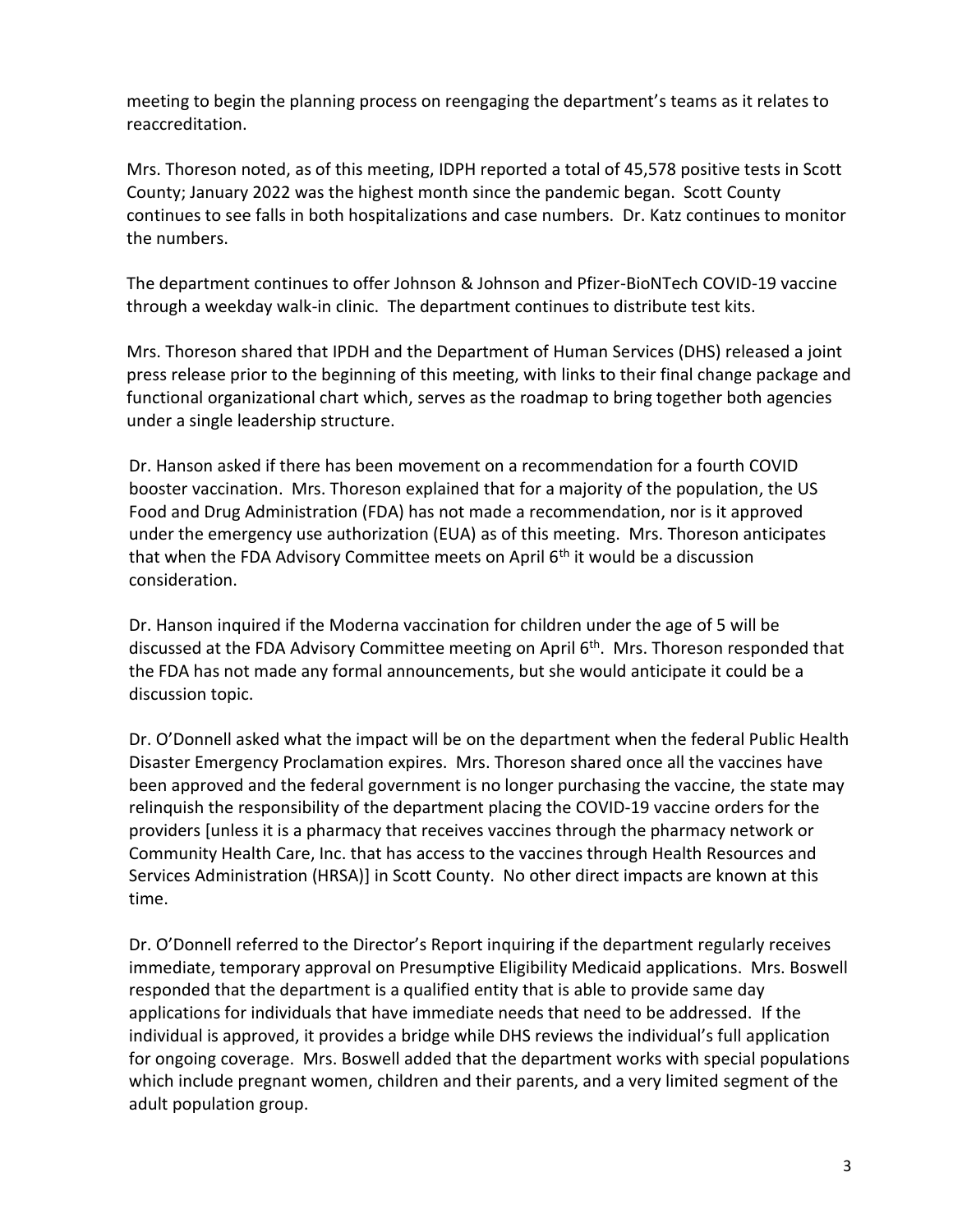- B. Dr. Hanson moved to the Public Health Activity Report for the month of February 2022.
- C. Dr. Hanson moved to the Budget Report for the month of February 2022.

Following discussion, Dr. O'Donnell moved to approve the claims. Motion seconded by Mr. Robinson. Motion carried unanimously.

D. Dr. Hanson moved to the Scott County Kids Report.

Nicole Mann, Eastern Iowa Decategorization Director shared that their department became fully staffed in October. Staff member Terry Hanson, Special Projects Coordinator, is an approved facilitator for both Youth and Adult Mental Health First Aid training and is able to provide the training in Scott County at no cost. Ms. Mann shared DHS had emergency funds that needed to be spent down by June  $30<sup>th</sup>$  and has contracted with Scott County Kids to aid in paying for mental health copays and extra-curricular activities for youth. The funds are on a first-come, first-serve basis and cover a ten county area. The Tall Cop Says Stop educational event will be offered on April 12<sup>th</sup>, and will allow participants to be able to learn and identify substance abuse trends. Continuing education of 1.5 units will be offered to nurses. Ms. Mann reported that Diane Martens, Early Iowa Childhood Coordinator completed her site visit at the Health Department for the childcare nurse consultant contract with no concerns. The Early Childhood Iowa (ECI) Board continues to find the services provided by the childcare nurse consultant to be a positive service.

Dr. Hanson referred to the Scott County Kids Early Childhood Iowa Board minutes of the December 7, 2021 meeting, inquiring if children were on the waitlist for a scholarship or an opening for child care availability. Ms. Mann explained that child care centers currently have openings but the scholarships themselves have restrictions.

E. Dr. Hanson moved to the Title V, Local Public Health Services, and Tobacco Use Prevention Program Report.

Mrs. Peterson shared that Dubuque Visiting Nurse Association has agreed to oversee the subcontracts with doulas for the state's Doula Pilot Project in Scott County. The Scott County Maternal, Child, and Adolescent Health (MCAH) staff will be coordinating the referrals and completing the enrollment process into the program.

Anna Copp, Community Tobacco Consultant provided tobacco prevention education to the Davenport Central High School Shades of Success and Safer Foundation Iowa Students for Tobacco Education and Prevention (ISTEP) groups. Mrs. Copp has received requests from the Bettendorf and Pleasant Valley School Districts to provide tobacco and nicotine prevention education with a special focus on e-cigarette use.

Dr. Hanson asked for further explanation on the role of a doula. Mrs. Boswell explained that a doula is there to give support services to the birthing individual during their pregnancy, birth and after to increase positive health outcomes. The Doula Project agreement with IDPH is to serve African American/Black or a persons of color utilizing doulas of color.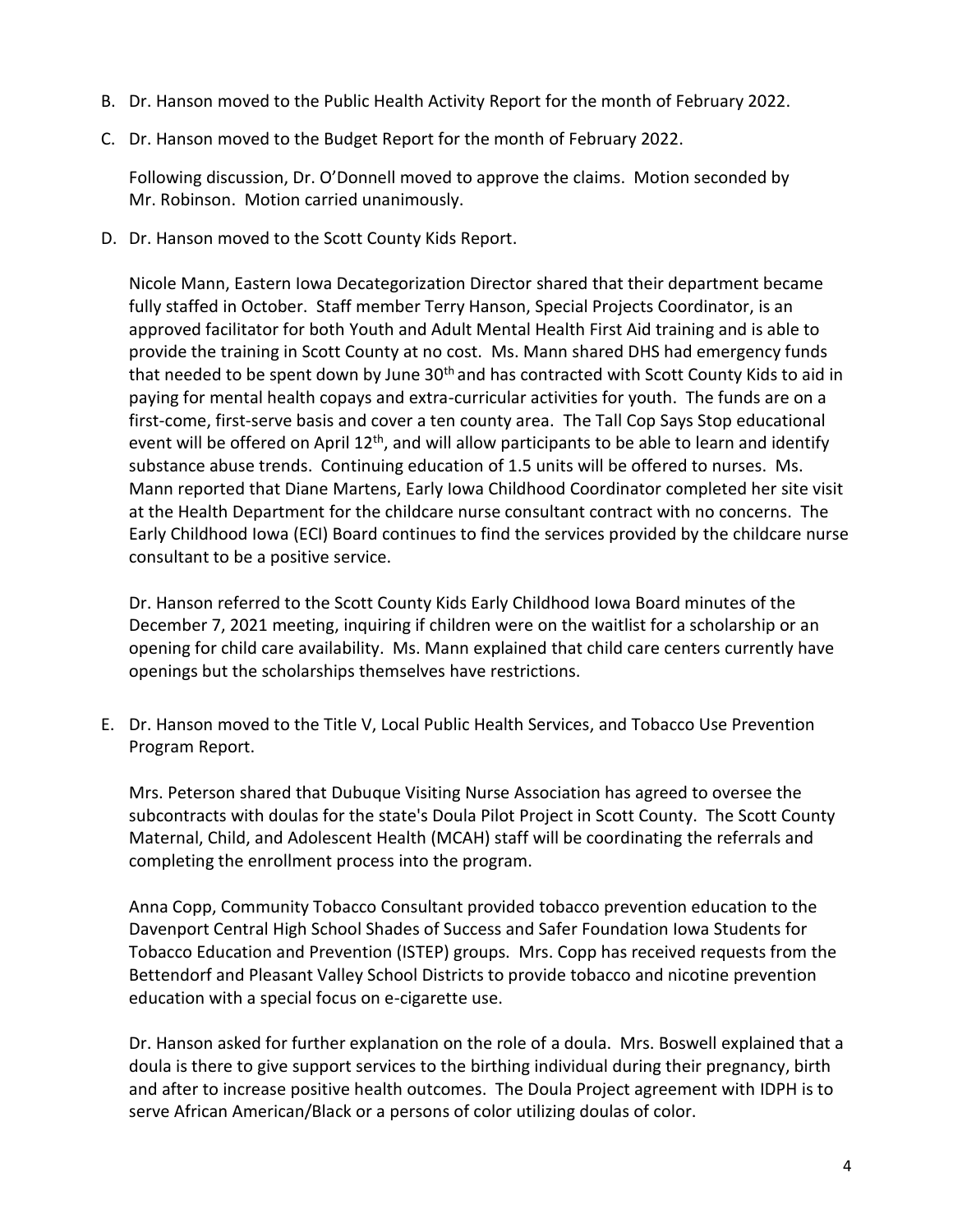F. Dr. Hanson moved to the Board of Health Orientation – Department Fiscal Operations

Mrs. Thoreson explained the BOH's fiscal responsibilities include having an active role in assessing public health needs and evaluating whether current services are being successful; setting public health goals and priorities, shaping service delivery systems, ensuring efficient and effective use of resources; bringing together contractors, payees, and other partners to fulfill the roles and responsibilities laid out in Iowa Code and Iowa Administration Code; setting financial direction, approving the annual budget, approving financial guidelines, policies and procedures; planning for expenses and revenues and monitoring financial status; and delegating implementation of the budget.

These fiscal responsibilities are being met by the BOH's involvement in the Community Health Assessment and Community Health Improvement plan efforts (CHA-CHIP) process; participating in the department's Strategic Planning process and receiving progress reports on efforts; orientations at BOH meetings from outside entities; approving fee changes; approving grant applications with subcontract arrangements; approving the annual budget and amendments; and reviewing monthly financial reports.

Mrs. Thoreson shared that Scott County receives an annual comprehensive financial audit from an external audit firm. The audit report findings are issued by the end of the calendar year.

Mrs. Thoreson gave an overview of the county's financial operations, department operations, and reviewed the Monthly Budget Report and Accounts Payable Invoice Report provided to the BOH in its packets.

Dr. Hanson called for a motion to accept the reports. Mr. Robinson moved to approve the reports. Motion seconded by Dr. Schermer. Motion carried unanimously.

Dr. Hanson moved to Public Comment.

There were no comments.

- Dr. Hanson moved to Unfinished Business.
- A. Position Statement on Community Water Fluoridation

Following discussion, Dr. Franzman moved to approve the Position Statement on Community Water Fluoridation as presented. Motion seconded by Mr. Robinson. Motion carried.

Dr. Hanson moved to New Business.

Local Public Health Services Grant Application Discussion

Mrs. Peterson shared the Local Public Health Services (LPHS) contract is shifting to a population health focus beginning in FY23. Discussions on the impact of the change in funding have occurred with subcontractor, Genesis Visiting Nurses Association (VNA). Genesis VNA is supportive of the change, and recognizes that public health infrastructure work is important.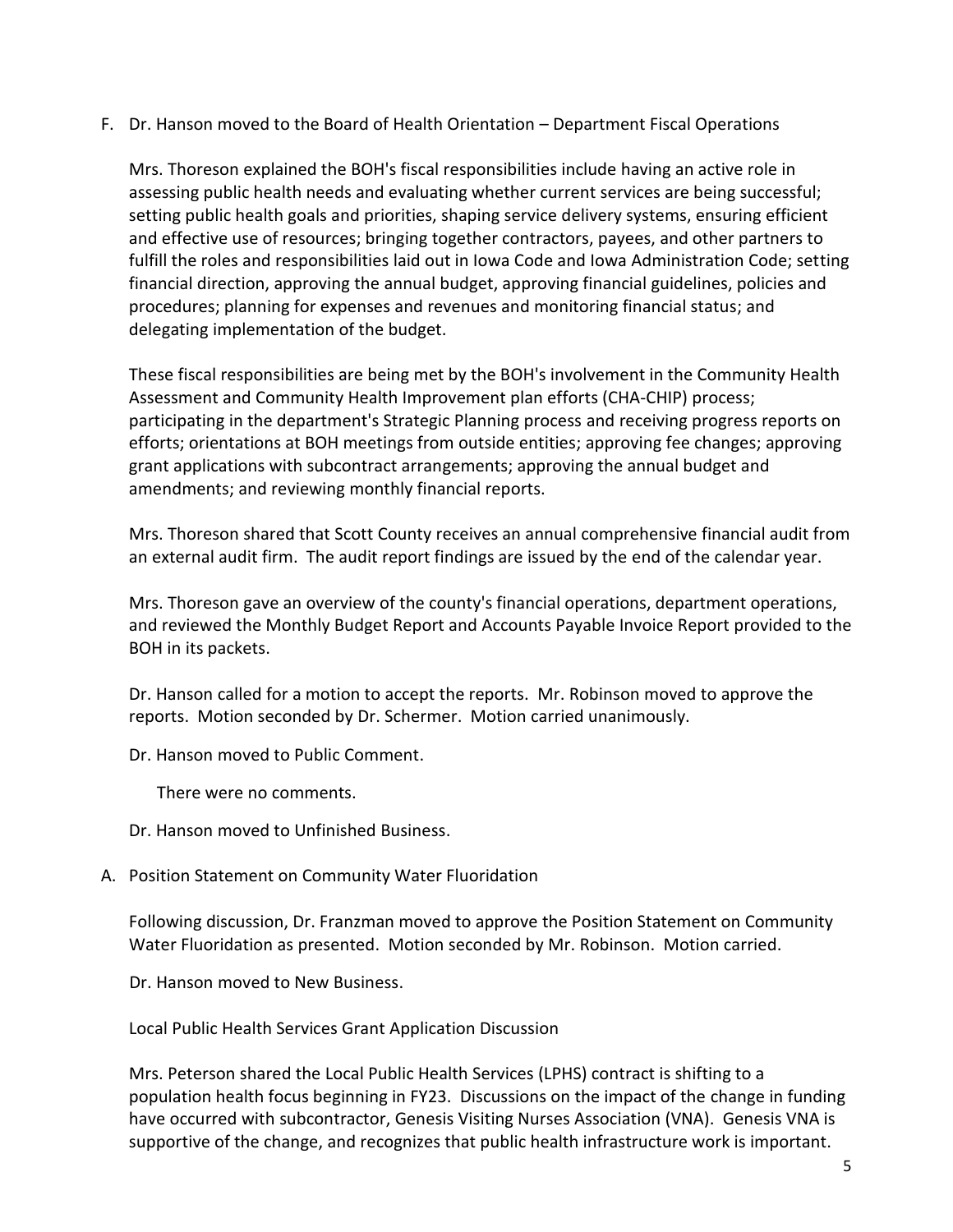The LPHS application guidance released on March  $21<sup>st</sup>$  has a requirement of five population health objectives in the following three required areas of work: leadership and governance, health promotion, and strengthening local public health infrastructure.

Mrs. Peterson explained non-population focused work is optional. The use of LPHS funds for population health will incrementally change from FY23 to FY27, beginning in FY23 with a minimum of twenty-five percent of the budget focused on population health activities. The department currently exceeds that minimum related to population health activities.

The department's internal team met and identified recommended areas to support the work currently being supported by LPHS dollars, moving into the next fiscal year. The team's recommendations include: develop and champion policies, plans, or laws that guide the practice of public health; foster leadership skills at all levels; provide vaccines that prevent diseases for adults and children; develop and disseminate accessible health information and resources, including through collaboration with multi-sector partnerships; employ the principles of risk communication, health literacy, and health education to inform the public, when appropriate; use appropriate communications channels to effectively reach the intended populations; convene and facilitate multi-sector partnerships and coalitions that include sectors that influence health; maintain an ongoing understanding of health in the jurisdiction by collecting, monitoring, and analyzing data on health and factors that influence health to identify threats, patterns, and emerging issues, with a particular emphasis on disproportionately affected populations; and use innovative technologies, data collection methods, and data sets.

The LPHS contract has a periodic reporting compliance on the population health objectives chosen.

Dr. Hanson commented that as the shift to a population health focus begins, it will be important to have a direct dialog with the partners that perform direct care services to identify any gaps in the community of those needing care.

Dr. O'Donnell noted that the workforce shortage has created a challenge for home health agencies trying to support and utilize funded programs. Dr. O'Donnell added that it is not an easy time to be out in the community where some of the services are needed. The BOH supported the activities identified by the department's internal team.

Following discussion, Dr. O'Donnell moved to approve and authorize the signature of the Local Public Health Services Agreement Application, Contract, Subcontract and Subsequent Amendments. Motion seconded by Dr. Schermer. Motion carried.

Following discussion, Dr. O'Donnell moved to approve and authorize the signature of the Scott County Kids Early Childhood Iowa Grant Application, Contract, Subcontract and Subsequent Amendments. Motion seconded by Mr. Robinson. Motion carried.